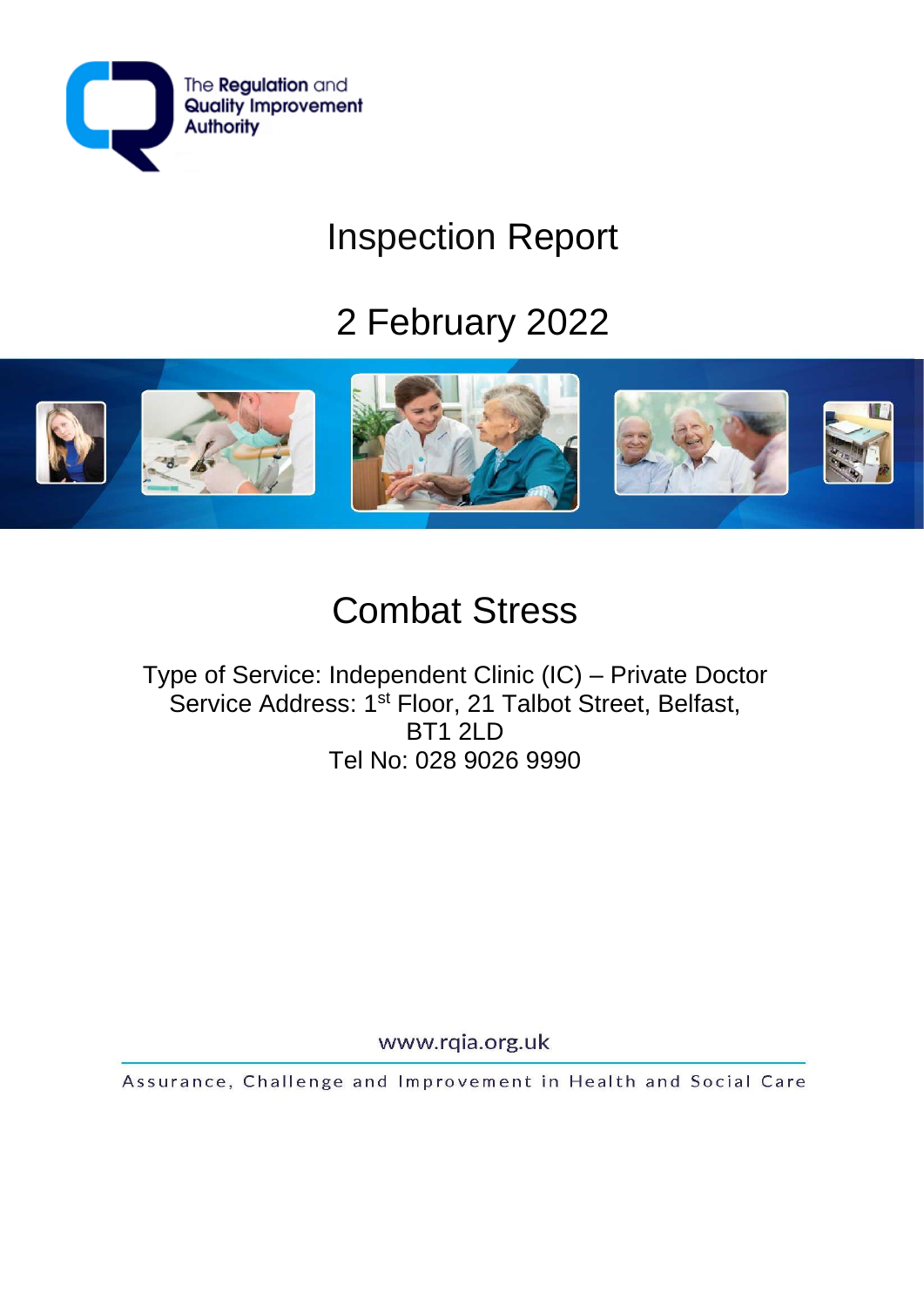Information on legislation and standards underpinning inspections can be found on our website [https://www.rqia.org.uk/,](https://www.rqia.org.uk/) [The Independent Health Care Regulations \(Northern](https://www.legislation.gov.uk/nisr/2005/174/pdfs/nisr_20050174_en.pdf)  [Ireland\) 2005](https://www.legislation.gov.uk/nisr/2005/174/pdfs/nisr_20050174_en.pdf) and the [Minimum Care Standards for Independent Healthcare](https://www.rqia.org.uk/RQIA/media/RQIA/Resources/Standards/Independent_Healthcare_Minimum_Standards.pdf)  [Establishments \(July 2014\)](https://www.rqia.org.uk/RQIA/media/RQIA/Resources/Standards/Independent_Healthcare_Minimum_Standards.pdf)

| 1.0 |  | <b>Service information</b> |  |
|-----|--|----------------------------|--|
|-----|--|----------------------------|--|

| <b>Organisation/Registered Provider:</b> | <b>Registered Manager:</b> |
|------------------------------------------|----------------------------|
| <b>Combat Stress</b>                     | Ms Elizabeth Gorman        |
| <b>Responsible Individual:</b>           | Date registered:           |
| Ms Elizabeth Gorman                      | 31 August 2021             |

#### **Person in charge at the time of inspection:**

Ms Elizabeth Gorman

#### **Categories of care:**

Private Doctor (PD)

#### **Brief description of how the service operates:**

Combat Stress is registered with the Regulation and Quality Improvement Authority (RQIA) as an independent clinic (IC) with a PD category of care. Combat Stress is a registered charity providing a range of services to veterans for 100 years. The charity is based in England and has a hub in Northern Ireland (NI) that has been operational for 40 years historically offering welfare support. Over the past 15 years the NI hub has further developed the range of services offered, to include mental health support and treatments provided by a medical practitioner. This inspection focused solely on the private doctor service; that falls within regulated activity and the category of care for which the establishment is registered with RQIA.

## **2.0 Inspection summary**

This was an announced inspection, undertaken by a care inspector on 2 February 2022 from 11.00 am to 1.30 pm.

The purpose of the inspection was to assess progress with areas for improvement identified since the last care inspection and to assess compliance with the legislation and minimum standards.

There was evidence of good practice concerning patient safety in respect of staffing; recruitment and selection of staff; staff training; safeguarding; infection prevention and control; the environment and the adherence to best practice guidance in relation to COVID-19. Other examples included the management of the patients' care pathway; communication; records management and governance arrangements.

No immediate concerns were identified regarding the delivery of front line patient care.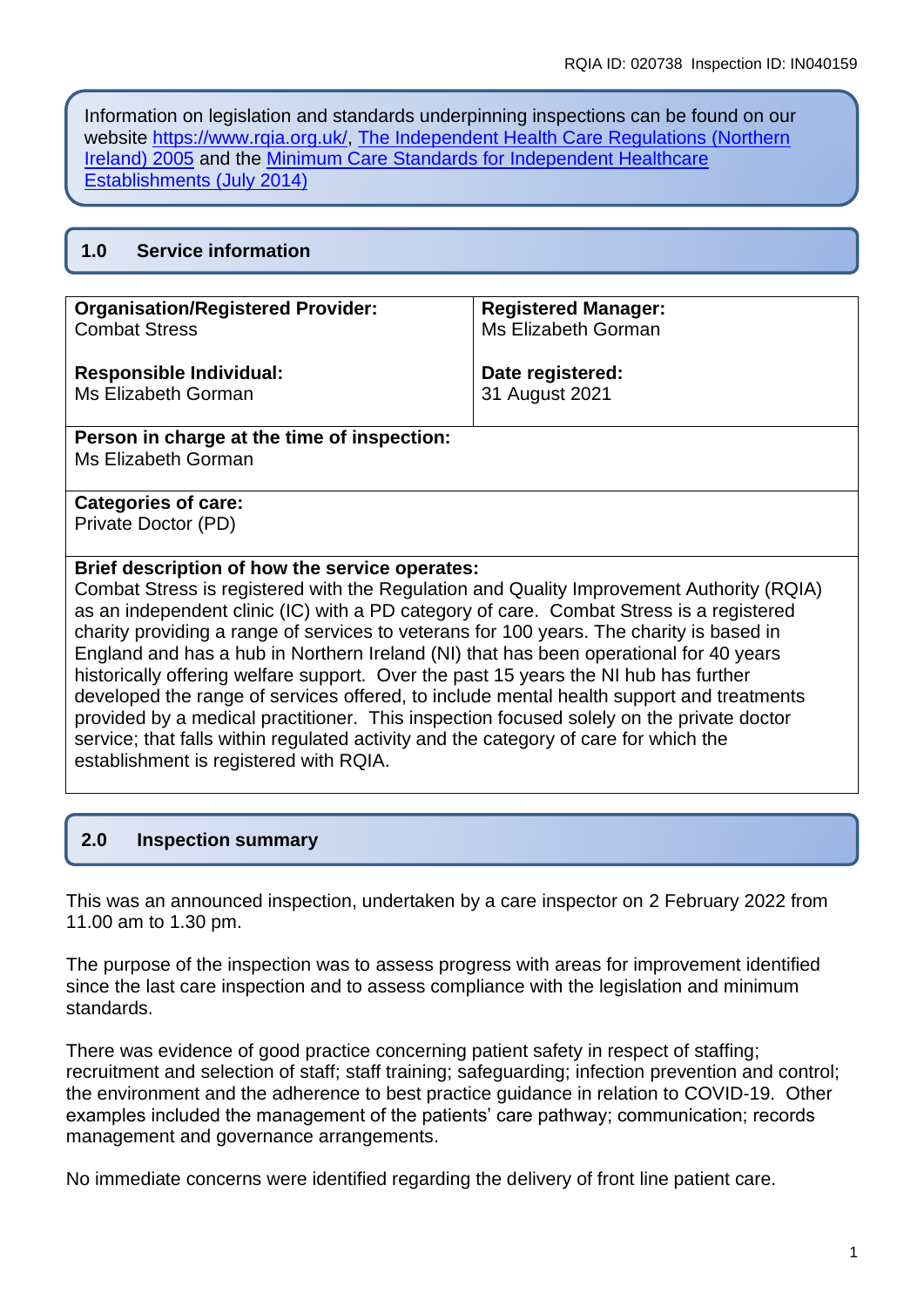## **3.0 How we inspect**

RQIA is required to inspect registered services in accordance with legislation. To do this, we gather and review the information we hold about the service, examine a variety of relevant records, meet and talk with staff and management and observe practice on the day of the inspection.

The information obtained is then considered before a determination is made on whether the establishment is operating in accordance with the relevant legislation and minimum standards. Examples of good practice are acknowledged and any areas for improvement are discussed with the person in charge and detailed in the Quality Improvement Plan (QIP).

## **4.0 What people told us about the service**

Posters were issued to Combat Stress by RQIA, prior to the inspection, inviting patients and staff to complete an electronic questionnaire.

Nine patients submitted questionnaire responses and indicated that they felt patient care was safe, effective, that patients were treated with compassion and that the service was well led. Patients indicated that a high level of satisfaction with each of these areas of patient care. Six patients provided additional comments outlining how they have benefited from the care and treatment provided by Combat Stress and emphasised how much the service is needed and valued.

Five staff submitted questionnaire responses and indicated that they felt patient care was safe, effective, that patients were treated with compassion and that the service was well led. Staff members indicated that they were very satisfied with each of these areas of patient care. Additional comments provided by two staff members demonstrated these staff members found the service was well managed and that the staff team worked well together to provide a veteran centred service.

## **5.0 The inspection**

#### **5.1 What has this service done to meet any areas for improvement identified at or since last inspection?**

The last inspection to Combat Stress was undertaken on 28 October 2020; no areas for improvement were identified.

## **5.2 Inspection outcome**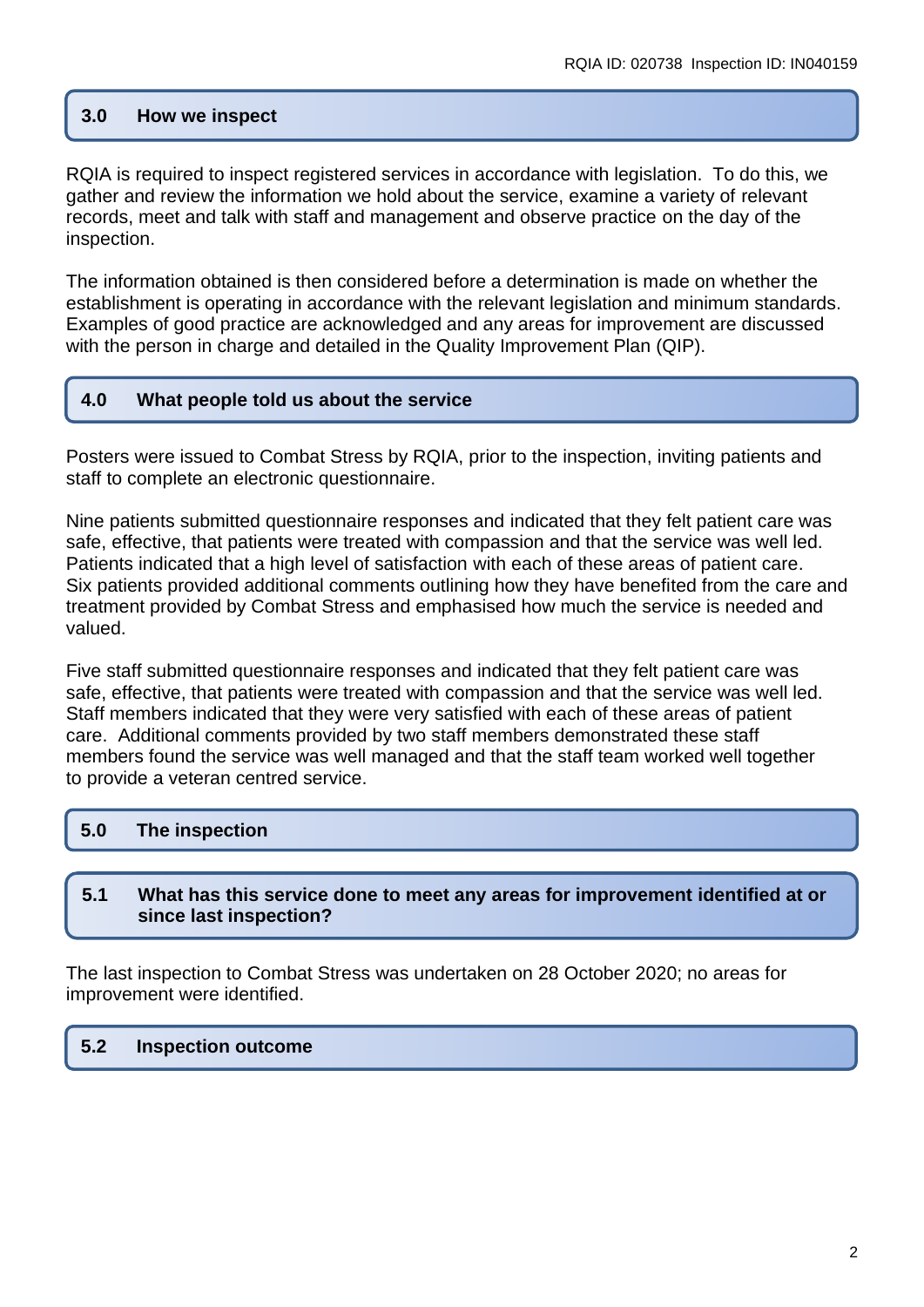#### **5.2.1 How does this service ensure that staffing levels are safe to meet the needs of patients?**

A PD is a medical practitioner, registered with the General Medical Council (GMC) and who is not on the General Practitioners performers list in NI or are not employed in a substantive post in the Health and Social Care (HSC) within NI. A PD may require the granting of a practising privileges agreement, however as Combat Stress directly employ a PD a practising privileges agreement is not required.

All medical practitioners working within the clinic must have a designated Responsible Officer (RO). Per the requirements of registration with the GMC, all doctors must revalidate every five years. The revalidation process requires doctors to collect examples of their work to understand what they are doing well and how they can improve. Experienced senior doctor's work as RO's with the GMC to make sure doctors are reviewing their work. As part of the revalidation process, RO's make a revalidation recommendation to the GMC. Where concerns are raised regarding a doctor's practice information must be shared with their RO who then has the responsibility to share this information with all relevant stakeholders in all areas of the doctor's work.

The PD told us they receive regular formal appraisal both by the Combat Stress medical director and by their appraiser in the Health Trust in England in which they are also employed. It was evidenced that the PD has a designated external RO.

We discussed with Ms Gorman how concerns regarding a doctor's practice are shared with the senior management team, their RO and the wider HSC. We found that good internal arrangements were in place.

In accordance with legislation and to evidence that robust medical governance arrangements are in place, services must retain evidence of the following for any PD:

- confirmation of identity
- current GMC registration
- professional indemnity insurance
- qualifications in line with services provided
- ongoing professional development and continued medical education that meets the requirements of the Royal Colleges and GMC
- ongoing annual appraisal by a trained medical appraiser
- an appointed responsible officer
- arrangements for revalidation

Records pertaining to the PD were reviewed and it was evidenced that all records were retained in accordance with legislation.

Induction programme templates were in place relevant to specific roles within the establishment. Ms Gorman confirmed that there is a system in place to ensure that all staff receive appropriate training to fulfil the duties of their role.

Ms Gorman confirmed that the PD is aware of their responsibilities under [GMC Good Medical](https://www.gmc-uk.org/-/media/documents/good-medical-practice---english-20200128_pdf-51527435.pdf?la=en&hash=DA1263358CCA88F298785FE2BD7610EB4EE9A530)  [Practice.](https://www.gmc-uk.org/-/media/documents/good-medical-practice---english-20200128_pdf-51527435.pdf?la=en&hash=DA1263358CCA88F298785FE2BD7610EB4EE9A530)

Staffing levels were sufficient to meet the needs of the PD service.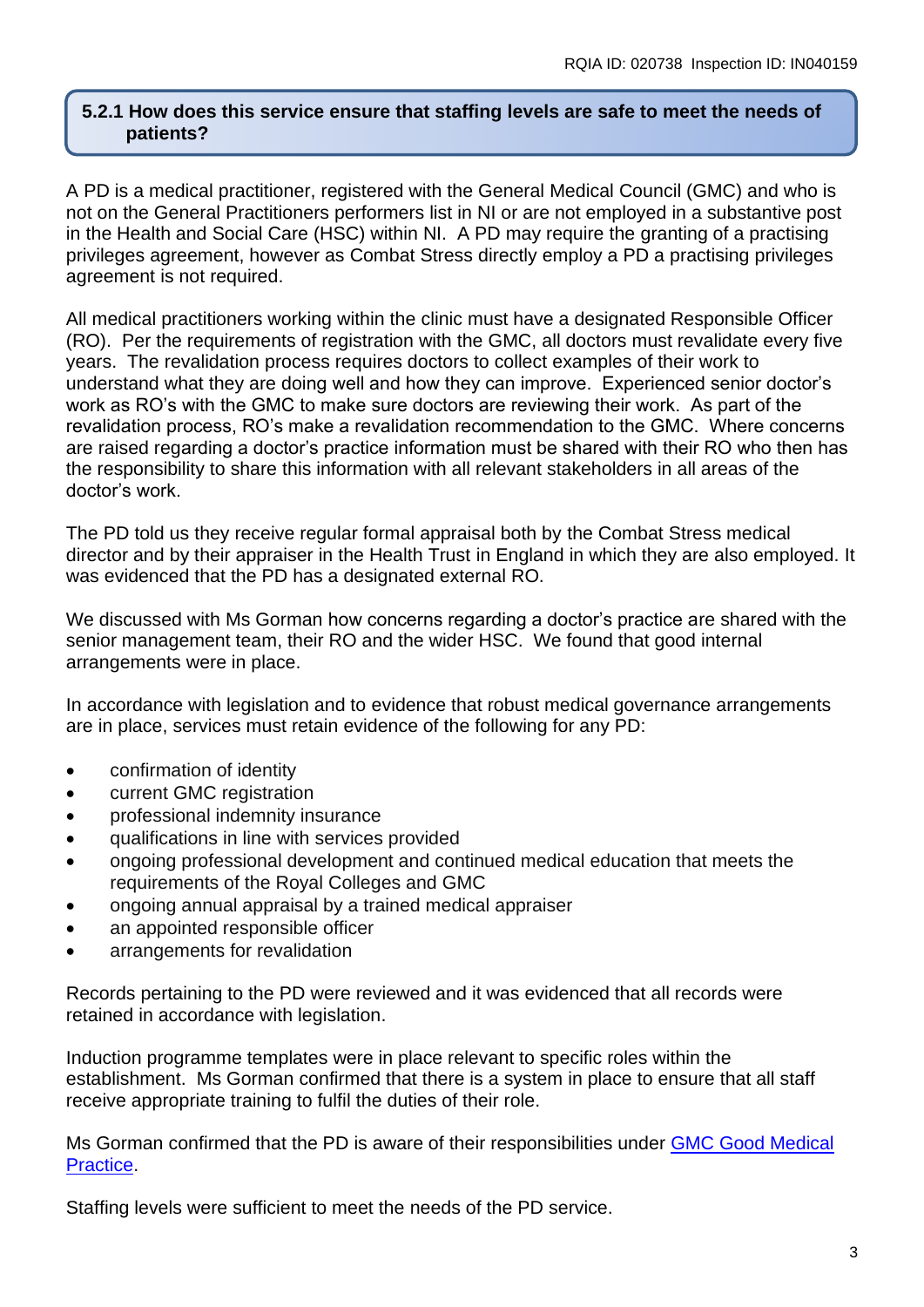#### **5.2.2 How does the service ensure that recruitment and selection procedures are safe?**

No new PDs have been recruited since the previous inspection. Ms Gorman confirmed that should any PDs be recruited in the future, robust systems and processes have been developed to ensure that all recruitment documentation as outlined in Schedule 2 of The Independent Health Care Regulations (Northern Ireland) 2005 would be sought and retained for inspection.

There was a recruitment policy and procedure available that adhered to legislation and best practice that ensured suitably skilled and qualified staff work in the establishment. Review of recruitment and selection procedures demonstrated good practice in line with legislative requirements.

Registered establishments are required to maintain a staff register. Ms Gorman was aware that the staff register is a live document and should be reviewed and updated as and when necessary.

There were robust recruitment and selection procedures in place that adhered to legislation and best practice guidance, should PDs be recruited in the future.

#### **5.2.3 How does the service ensure that it is equipped to manage a safeguarding issue should it arise?**

A policy and procedure was in place for the safeguarding and protection of children and adults at risk of harm. The policy included the types and indicators of abuse and distinct referral pathways in the event of a safeguarding issue arising. The relevant contact details were included for onward referral to the local HSC Trust should a safeguarding issue arise.

Discussion with Ms Gorman demonstrated that she was aware of the types and indicators of abuse and the actions to be taken in the event of a safeguarding issue being identified.

A review of training records evidenced that Ms Gorman and the PD had received training in safeguarding of adults and children, as outlined in the Minimum Care Standards for Independent Healthcare Establishments July 2014.

It was confirmed that Ms Gorman as the safeguarding lead had completed formal training in safeguarding adults in keeping with the Northern Ireland Adult Safeguarding Partnership training strategy (revised 2016).

Ms Gorman confirmed that a copy of the regional policy entitled ['Co-operating to Safeguard](https://www.health-ni.gov.uk/publications/co-operating-safeguard-children-and-young-people-northern-ireland)  [Children and Young People in Northern Ireland'](https://www.health-ni.gov.uk/publications/co-operating-safeguard-children-and-young-people-northern-ireland) (August 2017) and a copy of the regional guidance document entitled ['Adult Safeguarding Prevention and Protection](https://www.health-ni.gov.uk/publications/adult-safeguarding-prevention-and-protection-partnership-key-documents) in Partnership' (July 2015) were available for reference.

The service had appropriate arrangements in place to manage a safeguarding issue should it arise.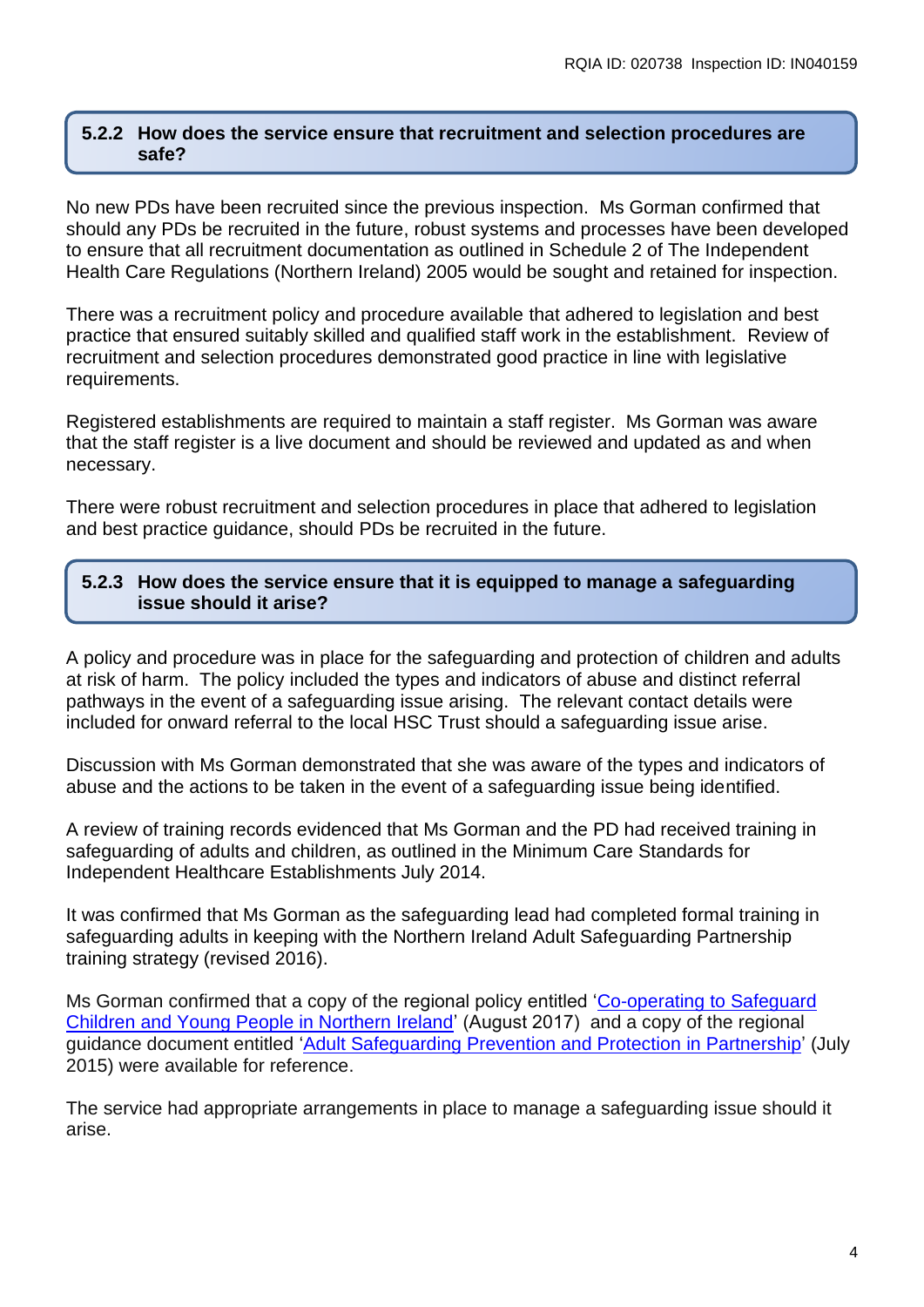## **5.2.4 How does the service ensure that medical emergency procedures are safe?**

A policy and procedure on dealing with medical emergencies was in place that included the procedure for resuscitation in the event of a cardiac event. Ms Gorman demonstrated a good understanding of the actions to be taken in the event of a medical emergency.

A review of records confirmed the staff who works in the service and the PD had completed refresher training in basic life support in keeping with RQIA [training guidance.](https://www.rqia.org.uk/RQIA/files/d8/d86cbceb-28c3-4b6d-a2e3-0e50859a952d.pdf)

The service had appropriate arrangements in place to manage a medical emergency should it arise.

## **5.2.5 How does the service ensure that it adheres to infection prevention and control (IPC) and decontamination procedures?**

The IPC arrangements were reviewed throughout the establishment to evidence that the risk of infection transmission to patients, visitors and staff was minimised.

There was an overarching IPC policy and associated procedures in place. A review of these documents demonstrated that they were comprehensive and reflected legislation and best practice guidance. The PD had completed refresher training in IPC in keeping with RQIA [training guidance.](https://www.rqia.org.uk/RQIA/files/d8/d86cbceb-28c3-4b6d-a2e3-0e50859a952d.pdf)

Review of the premises and noted that the clinic was clean, tidy and uncluttered. We found that all areas of the clinic were fully equipped to meet the needs of patients. It was confirmed that the consultation rooms had hand washing facilities, adequate supplies of personal protective equipment, liquid soap, alcohol based hand gels and disposable hand towels available.

Ms Gorman confirmed that no reusable medical devices requiring decontamination are used in the establishment.

The service had appropriate arrangements in place in relation to IPC and decontamination.

## **5.2.6 Are arrangements in place to minimise the risk of COVID-19 transmission?**

COVID-19 has been declared as a public health emergency and we all need to assess and manage the risks of COVID-19, and in particular, businesses need to consider the risks to their patients and staff.

The management of operations in response to the COVID-19 pandemic were discussed with Ms Gorman who outlined the measures taken by Combat Stress to ensure current best practice measures are in place. Ms Gorman confirmed that appropriate arrangements were in place in relation to maintaining social distancing; implementation of enhanced IPC procedures; and the patient pathway to include COVID-19 screening prior to attending appointments. Ms Gorman told us that administration staff undertake frequent cleaning of touch points when the office is occupied.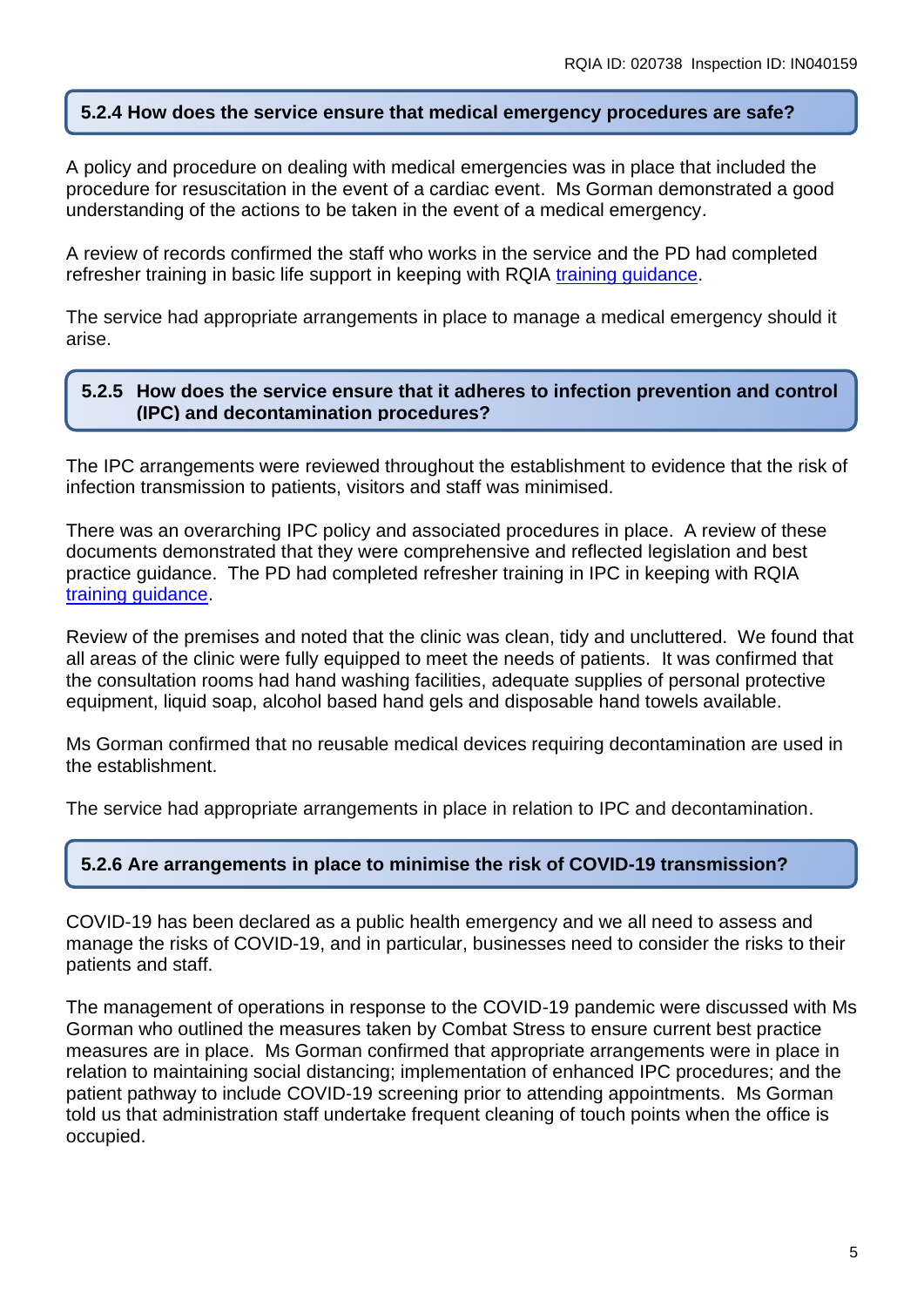Ms Gorman advised that patients are starting to return to the clinic for one to one assessments and treatments; these visits are pre-arranged and by appointment only to ensure the risk of cross contamination is reduced as far as possible.

The management of COVID-19 was in line with best practice guidance and it was determined that appropriate actions had been taken in this regard.

#### **5.2.7 How does the service ensure the environment is safe?**

Ms Gorman confirmed that arrangements for maintaining the environment were in place.

Combat Stress has a corporate property manager who supports the five hubs within the organisation with regards to the maintenance and upkeep of the premises. We were told that the landlord is responsive for the maintenance and upkeep of the passenger lift and fire detection system. Combat Stress has completed their own fire and legionella risk assessments.

It was determined that appropriate arrangements were in place to maintain the environment.

#### **5.2.8 Are records being effectively managed?**

The arrangements for the management of records were reviewed to ensure that records are managed in keeping with legislation and best practice guidance. Patient records in Combat Stress are stored and held electronically.

Review of documentation confirmed that Combat Stress had a policy and procedure in place for the management of records, that included the arrangements for the creation; use; storage; transfer; disposal of and access to records in keeping with best practice guidance and legislative requirements.

Ms Gorman confirmed that the PD was aware of the importance of effective records management and that all records are held in line with best practice guidance and legislative requirements.

The PD confirmed during discussion that they are responsible for maintaining their own clinical records in accordance with GMC guidance and Good Medical Practice. Clinical records pertaining to private consultations are recorded on 'dragonware' and are sent to an identified member of the administration team for typing. These letters and all documents sent to the patient's GP or other healthcare professionals are reviewed and approved by the PD prior to being issued. It was demonstrated that patients' medical records are stored securely and can be located if required.

The establishment is registered with the Information Commissioner's Office (ICO). Discussion with Ms Gorman and review of the management of records policy confirmed that patients have the right to apply for access to their clinical records. This is in accordance with the General Data Protection Regulations that came into effect during May 2018 and where appropriate ICO regulations and Freedom of Information legislation.

It was determined that clinical records are managed in accordance with legislation and best practice guidance.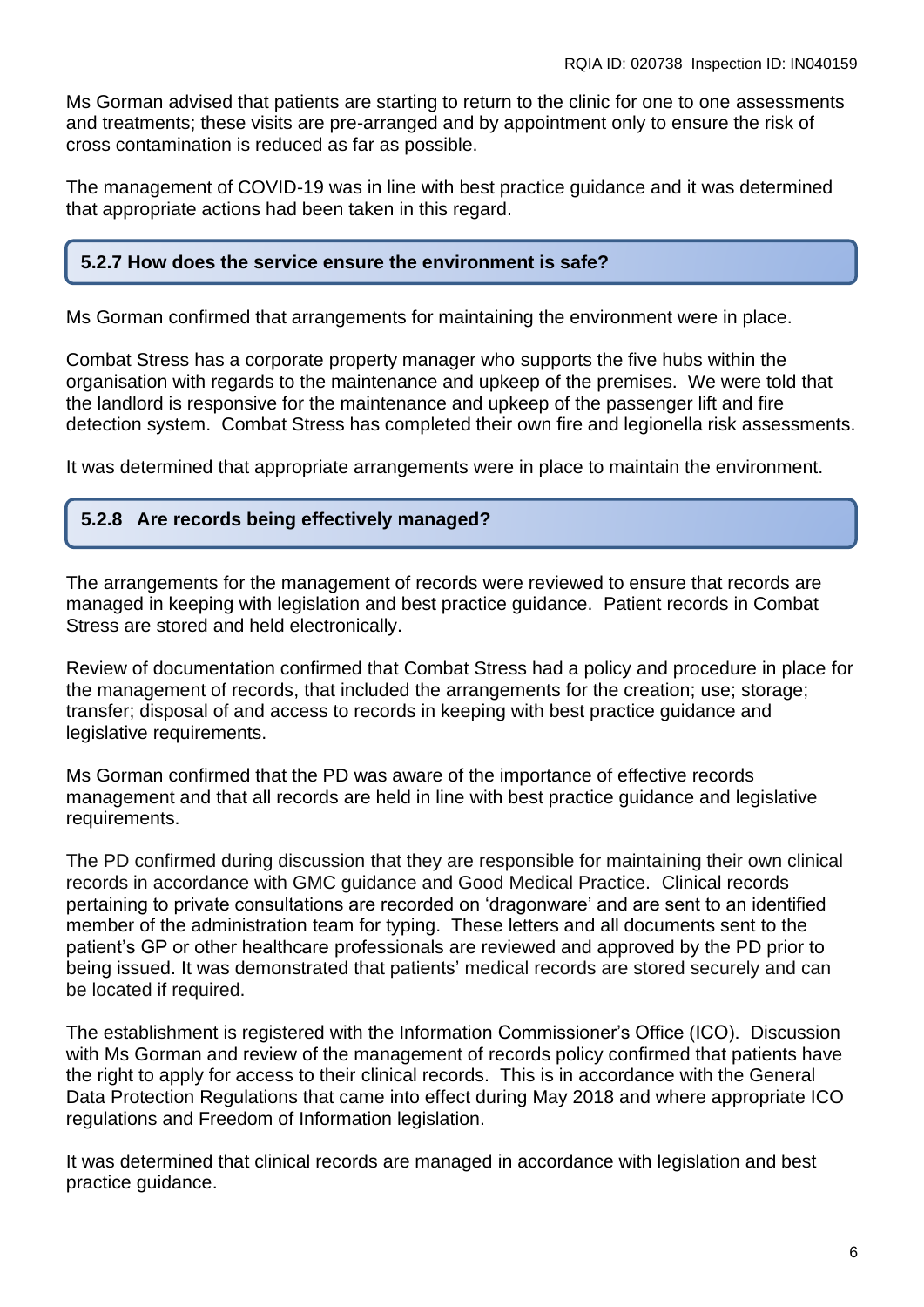### **5.2.9 How does the service ensure that patients are treated with dignity and respect and are involved in the decision making process?**

Discussion with Ms Gorman regarding the consultation and treatment process confirmed that patients are treated with dignity and respect. The PD is based in England and due to the impact of the COVID-19 pandemic consultations are conducted via teleconference with the patient and PD present. If required, information is provided to the patient in verbal and written form during their consultation to allow patients to make choices about their care and treatment and provide informed consent. This involves the patent in the decision making process.

Combat Stress obtains the views of patients on a formal and informal basis as an integral part of the service they deliver. Patients are asked for their comments in relation to the quality of treatment provided, information and care received. A review of the most recent patient satisfaction surveys completed during September 2021 evidence that patients were satisfied with the quality of treatment, information and care received. The information received from the patient feedback questionnaires is collated into an annual summary report which is made available to patients and other interested parties.

Appropriate measures are in place to treat patients with dignity and respect and to ensure they have sufficient information to make informed decisions.

## **5.2.10 Are practising privileges being effectively managed?**

As discussed in 5.2.1 Ms Gorman and the PD confirmed the PD is directly employed by Combat Stress and therefore a practising privileges agreement is not required.

## **5.2.11 How does the responsible individual assure themselves of the quality of the services provided?**

Where the entity operating the service is a corporate body or partnership or an individual owner who is not in day to day management of the service, Regulation 26 unannounced quality monitoring visits must be undertaken and documented every six months. As Combat Stress is a corporate body based in England with a hub in Northern Ireland, Regulation 26 unannounced quality monitoring visits should be undertaken on behalf of Combat Stress. This area was discussed with Ms Gorman who confirmed that six monthly unannounced monitoring visits would be implemented. Advice and guidance was provided to Ms Gorman in this regard.

Policies and procedures were available for staff reference. A system was in place to ensure that policies and procedures are signed and dated when issued and reviewed and updated at least three yearly.

There was a complaints policy and procedure in place which was in accordance with legislation and Department of Health (DoH) guidance on complaints handling. Patients and/or their representatives were made aware of how to make a complaint by way of the patients' guide.

Ms Gorman confirmed that arrangements were in place to effectively manage complaints from clients, their representatives or any other interested party. Ms Gorman confirmed she was knowledgeable about how to respond to complaints. There had been no complaints made regarding the regulated services since the previous inspection.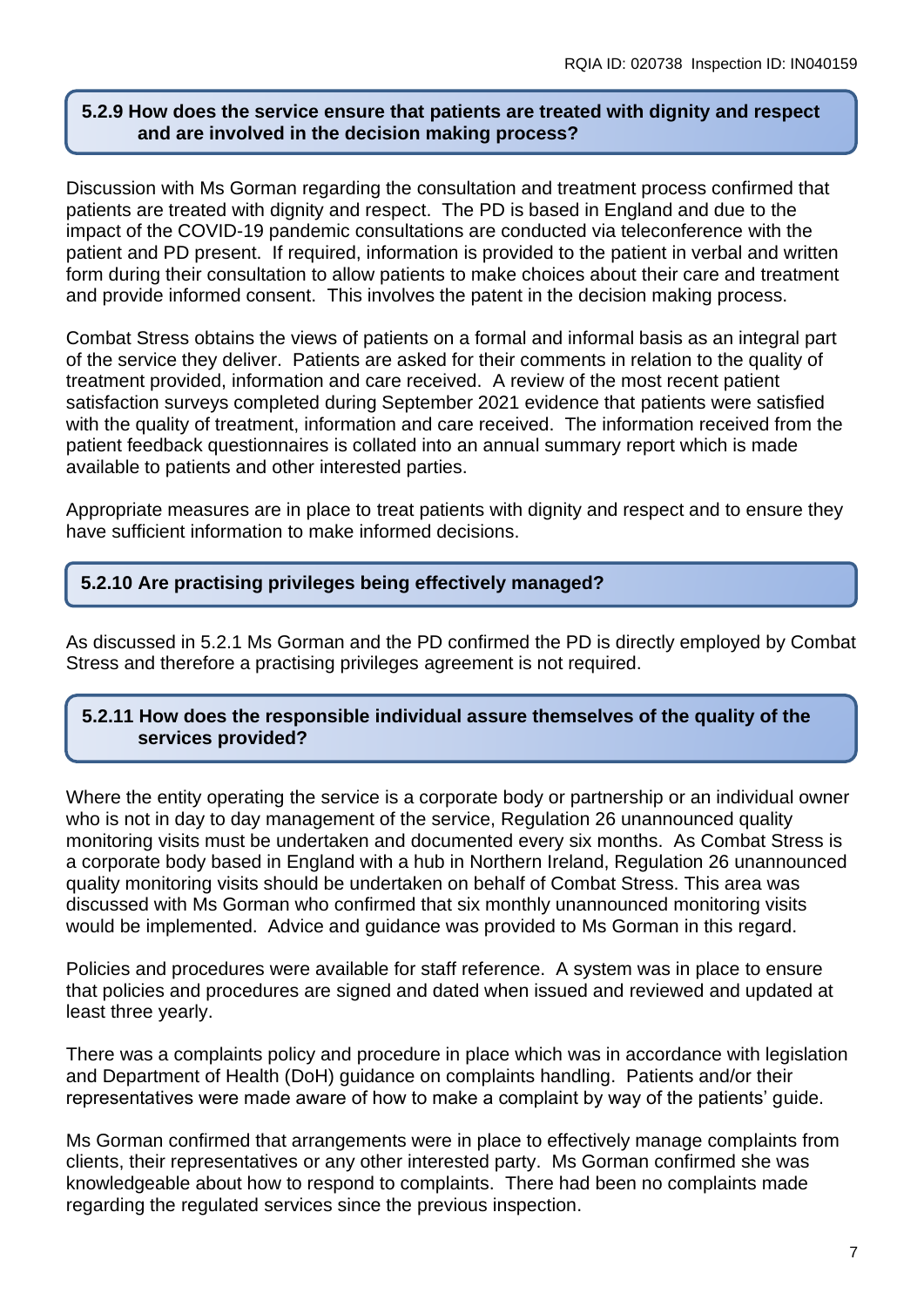Arrangements were in place to record any complaint received in a complaints register and retain all relevant records including details of any investigation undertaken, all communication with complainants, the outcome of the complaint and the complainant's level of satisfaction.

Ms Gorman was aware that notifiable events should be investigated and reported to RQIA or other relevant bodies as appropriate.

Ms Gorman demonstrated a clear understanding of her role and responsibilities in accordance with legislation. Information requested by RQIA has been submitted within the specified timeframes.

The RQIA certificate of registration was displayed in a prominent place.

Observation of insurance documentation confirmed that current insurance policies were in place.

It was determined that appropriate arrangements were in place to ensure the registered person assure themselves of the quality of the services provided.

## **5.2.12 Does the service have suitable arrangements in place to record equality data?**

The arrangements in relation to the equality of opportunity for patients and the importance of being aware of equality legislation and recognising and responding to the diverse needs of patients was discussed with Ms Gorman who told us that equality data is collected and managed in line with best practice.

#### **6.0 Quality Improvement Plan/Areas for Improvement**

|                                              | <b>Regulations</b> | <b>Standards</b> |
|----------------------------------------------|--------------------|------------------|
| <b>Total number of Areas for Improvement</b> |                    |                  |

This inspection resulted in no areas for improvement being identified. Findings of the inspection were discussed with Ms Gorman, Responsible Individual, as part of the inspection process and can be found in the main body of the report.